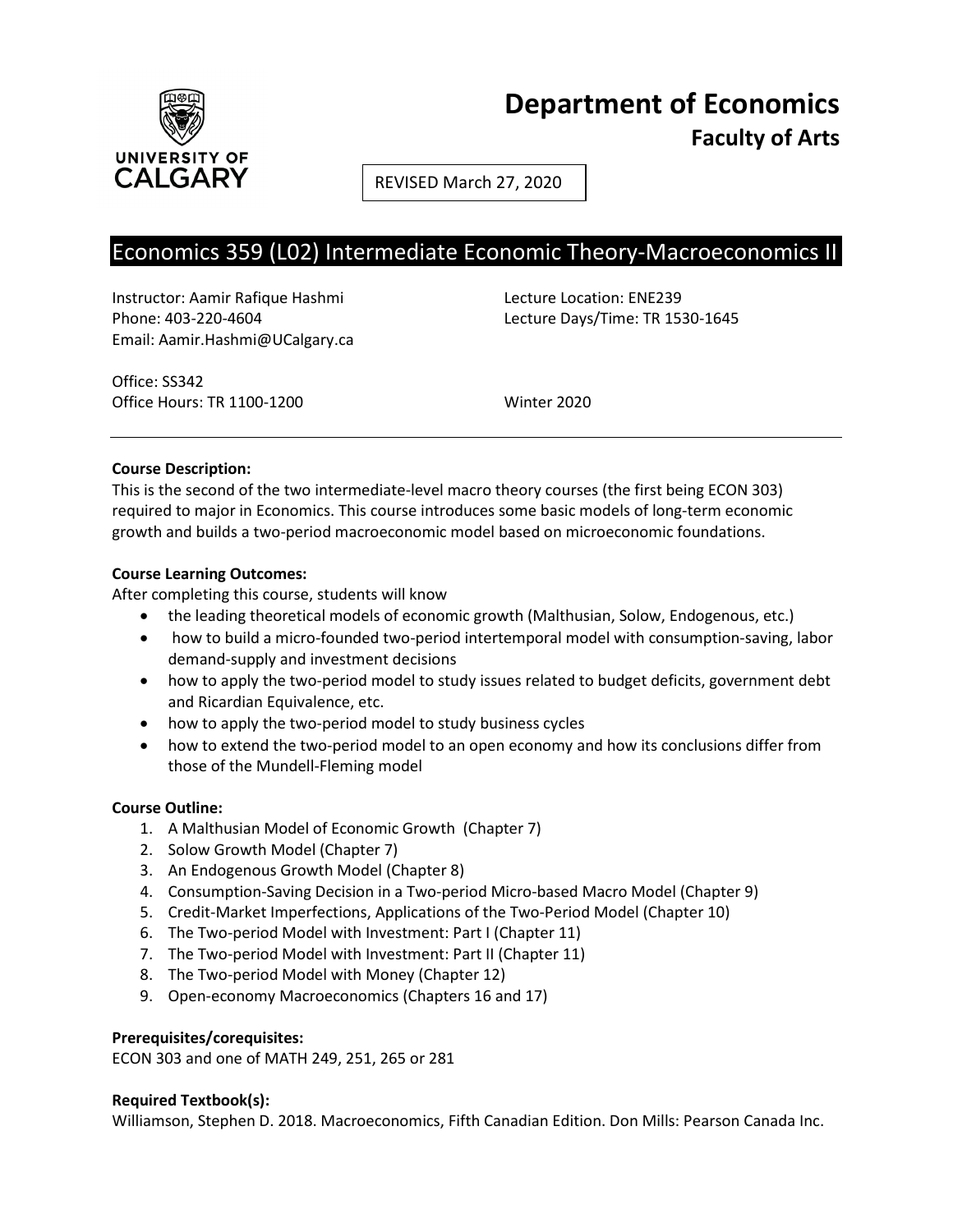## **Books on Reserve:**

Williamson, Stephen D. 2018. Macroeconomics, Fifth Canadian Edition. Don Mills: Pearson Canada Inc.

## **Additional Required Readings:**

These readings will be provided by the instructor on D2L.

- 1. Malthus, Thomas. 1798. "An Essay on the Principle of Population." Electronic Scholarly Publishing Project, chapter 1.
- 2. Ip, Greg. 2017. "Hard Line on Immigration Threatens Growth." The Wall Street Journal, Eastern Edition, New York, N.Y., 23 February 2017, A.2.
- 3. Glaeser, Edward. 2019. "Investing In the Brain." The Wall Street Journal, Eastern Edition, New York, N.Y., 9 May 2019, A.13.
- 4. Wikipedia. 2019. "Macroeconomic Model."
- 5. Wikipedia. 2019. "Ricardian Equivalence."
- 6. Blinder, Alan S. 2019. "Tax Cuts for the Wealthy Make Inequality Worse." The Wall Street Journal, Eastern Edition, New York, N.Y., 1 November 2019, A.15.
- 7. Ip, Greg. 2019. "As Tariffs Bite, Get Ready for a Supply Shock." The Wall Street Journal, Eastern Edition, New York, N.Y., 6 June 2019, A.2.
- 8. Wikipedia. 2019. "Economics of Bitcoin."
- 9. The Economist. 2019. "The Euro at 20." January 5th, pp. 15--17.

## **Desire2Learn:**

This course will make use of the Desire2Learn (D2L) platform. Students who are registered in the course can log on a[t http://d2l.ucalgary.ca](http://d2l.ucalgary.ca/) through their student centre. Please note that D2L features a class e-mail list that may be used to distribute course-related information. These e-mails go to your University of Calgary e-mail addresses only.

## **Tutorials:**

Students are expected to attend the weekly tutorial section to which they have been assigned. During the tutorials, the TA will discuss pre-assigned questions and additional material relevant to the course that is not covered in lectures.

## **Grade Determination and Final Examination Details:**

| 1. In-class quizzes (using Top Hat or D2L): 10% |      |
|-------------------------------------------------|------|
| 2. Tutorial participation:                      | 5%   |
| 3. Readings:                                    | 5%   |
| 4. Midterm 1:                                   | 20%  |
| 5. Midterm 2:                                   | 20%  |
| 6. Final:                                       | 40%  |
| Total:                                          | 100% |

The official grading system will be used. Se[e http://www.ucalgary.ca/pubs/calendar/current/f-1-1.html.](http://www.ucalgary.ca/pubs/calendar/current/f-1-1.html)

A passing grade on any particular component of the course is not required for a student to pass the course as a whole.

If a student's letter grade on the final exam exceeds their midterm(s) letter grade, the weight of the midterm(s) is (are) transferred to the final exam. The student must have written the midterm(s) or provided supporting documentation for the absence(s) such as a medical note or statutory declaration.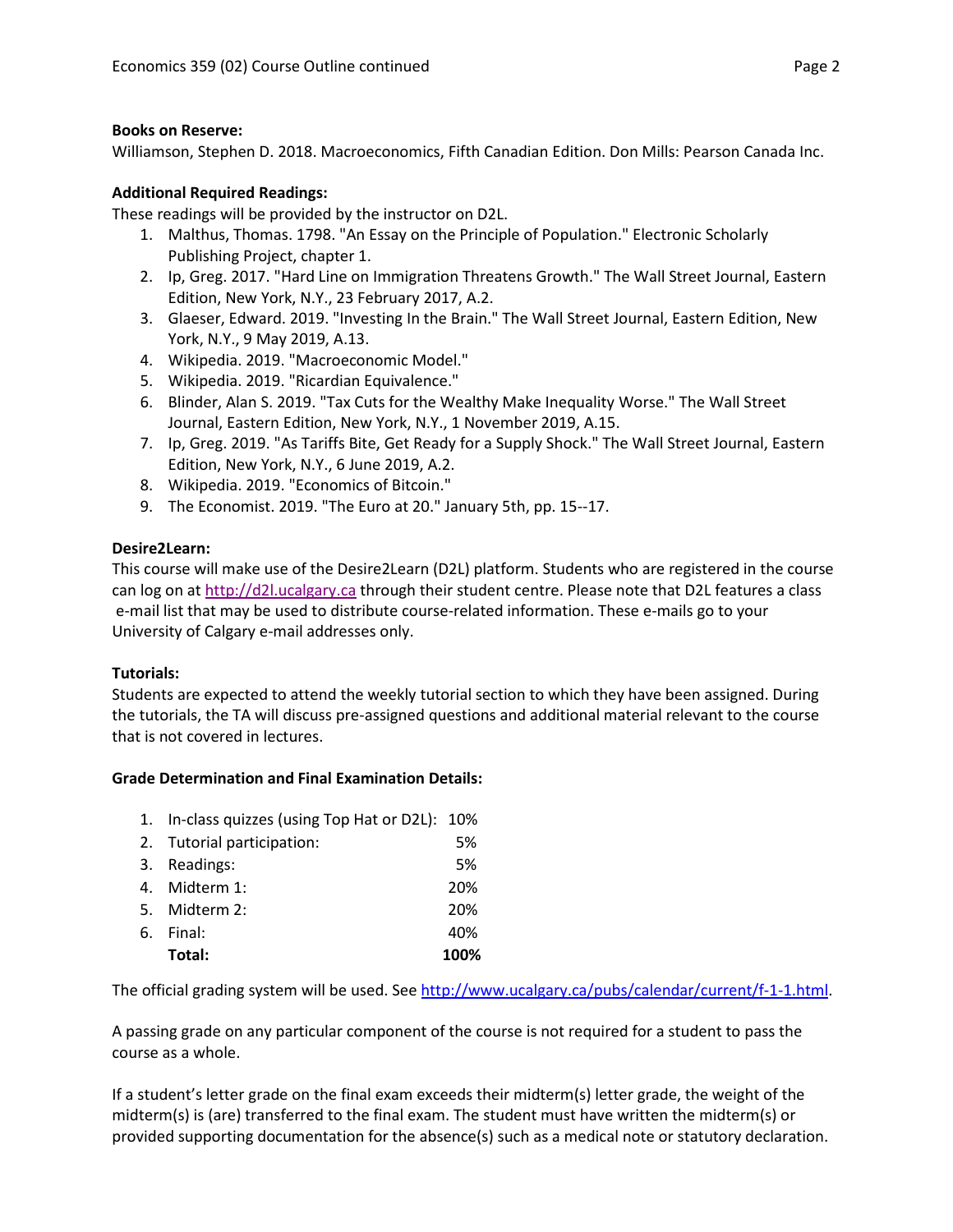As per the Writing Across the Curriculum Statement in the Calendar, writing and grading thereof will be a factor in the evaluation of student work. [See https://www.ucalgary.ca/pubs/calendar/current/e-](https://www.ucalgary.ca/pubs/calendar/current/e-2.html)[2.html.](https://www.ucalgary.ca/pubs/calendar/current/e-2.html)

Any student work which remains undistributed after the last day of classes will be available to students through the instructor's office during the instructor's office hours.

The final examination will be an open-book, take-home exam. The exam will be available on D2L 24 hours before the end of the Registrar's scheduled final exam time. Students will hand in their exam in pdf format on D2L prior to the end of the scheduled completion time of their final exam using DropBox. If a student cannot write their final exam during this interval, they need to apply for a deferred exam at [www.ucalgary.ca/registrar/exams/deferred\\_final.](http://www.ucalgary.ca/registrar/exams/deferred_final) Under no circumstance will this be accommodated by the Department.

Programmable calculators, cellphones, textbooks, course notes, and other electronic devices will not be allowed during the writing of tests or final examinations. Students are reminded that simply being able to access their cellphone during an exam is academic misconduct.

The exact date for the in-class midterm will be announced at least one week in advance.

THERE WILL BE NO MAKEUP OR DEFERRED QUIZZES/TESTS/EXAMS under any circumstances, nor may the quizzes/tests/exams be written early. Students unable to write the quizzes/tests/exams because of documented illness, family emergency, religious observance, or university-sanctioned event will have the weight shifted to the final examination; otherwise a grade of zero will be assigned.

#### **Reappraisal of Grades and Intellectual Honesty:**

*For Reappraisal of Graded Term Work, see Calendar I.2* <http://www.ucalgary.ca/pubs/calendar/current/i-2.html>

*For Reappraisal of Final Grade, see Calendar I.3* <http://www.ucalgary.ca/pubs/calendar/current/i-3.html>

*Statement of Intellectual Honesty, see Calendar K.4* <http://www.ucalgary.ca/pubs/calendar/current/k-4.html>

*Plagiarism and Other Academic Misconduct, see Calendar K.5* <http://www.ucalgary.ca/pubs/calendar/current/k-5.html>

#### **Academic Accommodations:**

Students seeking an accommodation based on disability or medical concerns should contact Student Accessibility Services; SAS will process the request and issue letters of accommodation to instructors. Students who require an accommodation in relation to their coursework based on a protected ground other than disability should communicate this need in writing to their Instructor. The full policy on Student Accommodations is available at [http://www.ucalgary.ca/policies/files/policies/student](http://www.ucalgary.ca/policies/files/policies/student-accommodation-policy.pdf)[accommodation-policy.pdf.](http://www.ucalgary.ca/policies/files/policies/student-accommodation-policy.pdf)

## **Freedom of Information and Protection of Privacy (FOIP) Act:**

Personal information is collected in accordance with FOIP. Assignments can only be returned to the student and will be accessible only to authorized faculty and staff. For more information, see <http://www.ucalgary.ca/legalservices/files/legalservices/faq-students.pdf> and [http://www.ucalgary.ca/legalservices/files/legalservices/faq-faculty\\_0.pdf.](http://www.ucalgary.ca/legalservices/files/legalservices/faq-faculty_0.pdf)